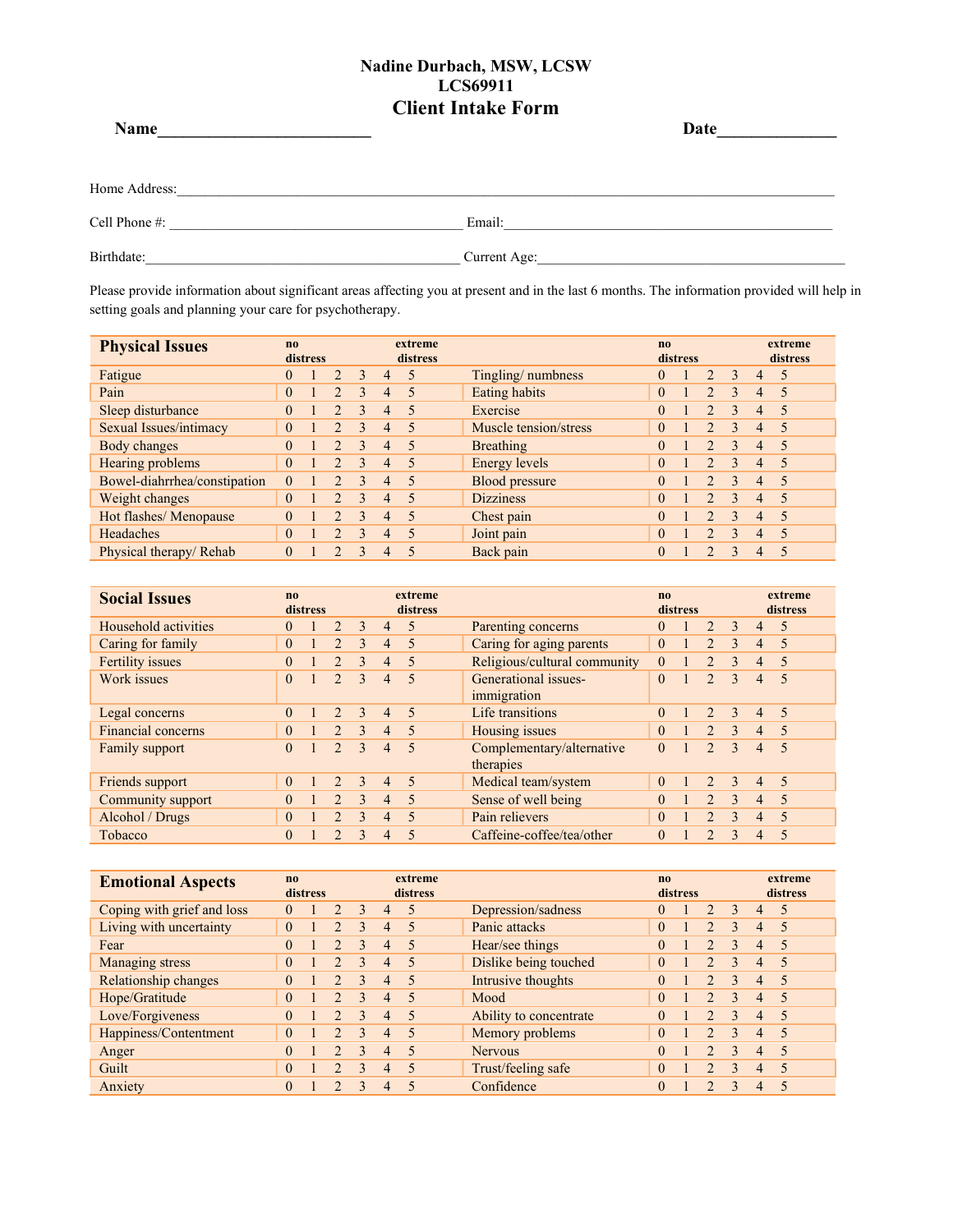Date

| <b>Spiritual Issues</b>     | $\mathbf{n}$<br>distress |  |  | extreme<br>distress            |  | no                       | distress |  | extreme<br>distress |                         |  |  |
|-----------------------------|--------------------------|--|--|--------------------------------|--|--------------------------|----------|--|---------------------|-------------------------|--|--|
| Religious/Spiritual support |                          |  |  | $0 \t1 \t2 \t3 \t4 \t5$        |  | End of life distress     |          |  |                     | $0 \t1 \t2 \t3 \t4 \t5$ |  |  |
| Loss of faith               |                          |  |  | $0 \t1 \t2 \t3 \t4 \t5$        |  | Religious distress       |          |  |                     | $0 \t1 \t2 \t3 \t4 \t5$ |  |  |
| Fear of the unknown         |                          |  |  | $2 \times 3 \times 4 \times 5$ |  | Life review/satisfaction |          |  |                     | 0 1 2 3 4 5             |  |  |
| Isolation/feeling alone     |                          |  |  |                                |  | Meaning of life          |          |  |                     |                         |  |  |

Please describe your family of origin (Parents; siblings; their ages now; their general mental & physical health; any significant losses; any important information about them that is relevant to you)

Please describe your nuclear family-the family you created (Please include the names and ages of your spouse, partner, children, pets; any significant losses; any important information about them that is relevant to you)

 $\mathcal{L}_\mathcal{L} = \{ \mathcal{L}_\mathcal{L} = \{ \mathcal{L}_\mathcal{L} = \{ \mathcal{L}_\mathcal{L} = \{ \mathcal{L}_\mathcal{L} = \{ \mathcal{L}_\mathcal{L} = \{ \mathcal{L}_\mathcal{L} = \{ \mathcal{L}_\mathcal{L} = \{ \mathcal{L}_\mathcal{L} = \{ \mathcal{L}_\mathcal{L} = \{ \mathcal{L}_\mathcal{L} = \{ \mathcal{L}_\mathcal{L} = \{ \mathcal{L}_\mathcal{L} = \{ \mathcal{L}_\mathcal{L} = \{ \mathcal{L}_\mathcal{$ 

 $\mathcal{L}_\mathcal{L} = \{ \mathcal{L}_\mathcal{L} = \{ \mathcal{L}_\mathcal{L} = \{ \mathcal{L}_\mathcal{L} = \{ \mathcal{L}_\mathcal{L} = \{ \mathcal{L}_\mathcal{L} = \{ \mathcal{L}_\mathcal{L} = \{ \mathcal{L}_\mathcal{L} = \{ \mathcal{L}_\mathcal{L} = \{ \mathcal{L}_\mathcal{L} = \{ \mathcal{L}_\mathcal{L} = \{ \mathcal{L}_\mathcal{L} = \{ \mathcal{L}_\mathcal{L} = \{ \mathcal{L}_\mathcal{L} = \{ \mathcal{L}_\mathcal{$  $\_$  ,  $\_$  ,  $\_$  ,  $\_$  ,  $\_$  ,  $\_$  ,  $\_$  ,  $\_$  ,  $\_$  ,  $\_$  ,  $\_$  ,  $\_$  ,  $\_$  ,  $\_$  ,  $\_$  ,  $\_$  ,  $\_$  ,  $\_$  ,  $\_$  ,  $\_$  ,  $\_$  ,  $\_$  ,  $\_$  ,  $\_$  ,  $\_$  ,  $\_$  ,  $\_$  ,  $\_$  ,  $\_$  ,  $\_$  ,  $\_$  ,  $\_$  ,  $\_$  ,  $\_$  ,  $\_$  ,  $\_$  ,  $\_$  ,  $\mathcal{L}_\mathcal{L} = \{ \mathcal{L}_\mathcal{L} = \{ \mathcal{L}_\mathcal{L} = \{ \mathcal{L}_\mathcal{L} = \{ \mathcal{L}_\mathcal{L} = \{ \mathcal{L}_\mathcal{L} = \{ \mathcal{L}_\mathcal{L} = \{ \mathcal{L}_\mathcal{L} = \{ \mathcal{L}_\mathcal{L} = \{ \mathcal{L}_\mathcal{L} = \{ \mathcal{L}_\mathcal{L} = \{ \mathcal{L}_\mathcal{L} = \{ \mathcal{L}_\mathcal{L} = \{ \mathcal{L}_\mathcal{L} = \{ \mathcal{L}_\mathcal{$ 

| What is your profession?                                                              |        | Are you employed $\&$ by whom? |  |  |  |  |  |  |
|---------------------------------------------------------------------------------------|--------|--------------------------------|--|--|--|--|--|--|
|                                                                                       |        |                                |  |  |  |  |  |  |
|                                                                                       |        |                                |  |  |  |  |  |  |
| <b>Health History</b>                                                                 |        |                                |  |  |  |  |  |  |
| Have you had a physical exam in the last six months with your doctor?                 | Yes No |                                |  |  |  |  |  |  |
| Do you have any current concerns about your physical health? If yes, please describe. | Yes No |                                |  |  |  |  |  |  |
| Are you under the care of a primary care doctor? If so, please list:                  | Yes No |                                |  |  |  |  |  |  |
| Physician Name Telephone Number                                                       |        |                                |  |  |  |  |  |  |

Please describe any surgery/hospitalizations you have had.

Please list any prescription and over-the-counter medications or vitamins and supplements you are currently taking or have taken in the last six months.

| Side Effects |
|--------------|
|              |
|              |
|              |
|              |
|              |
|              |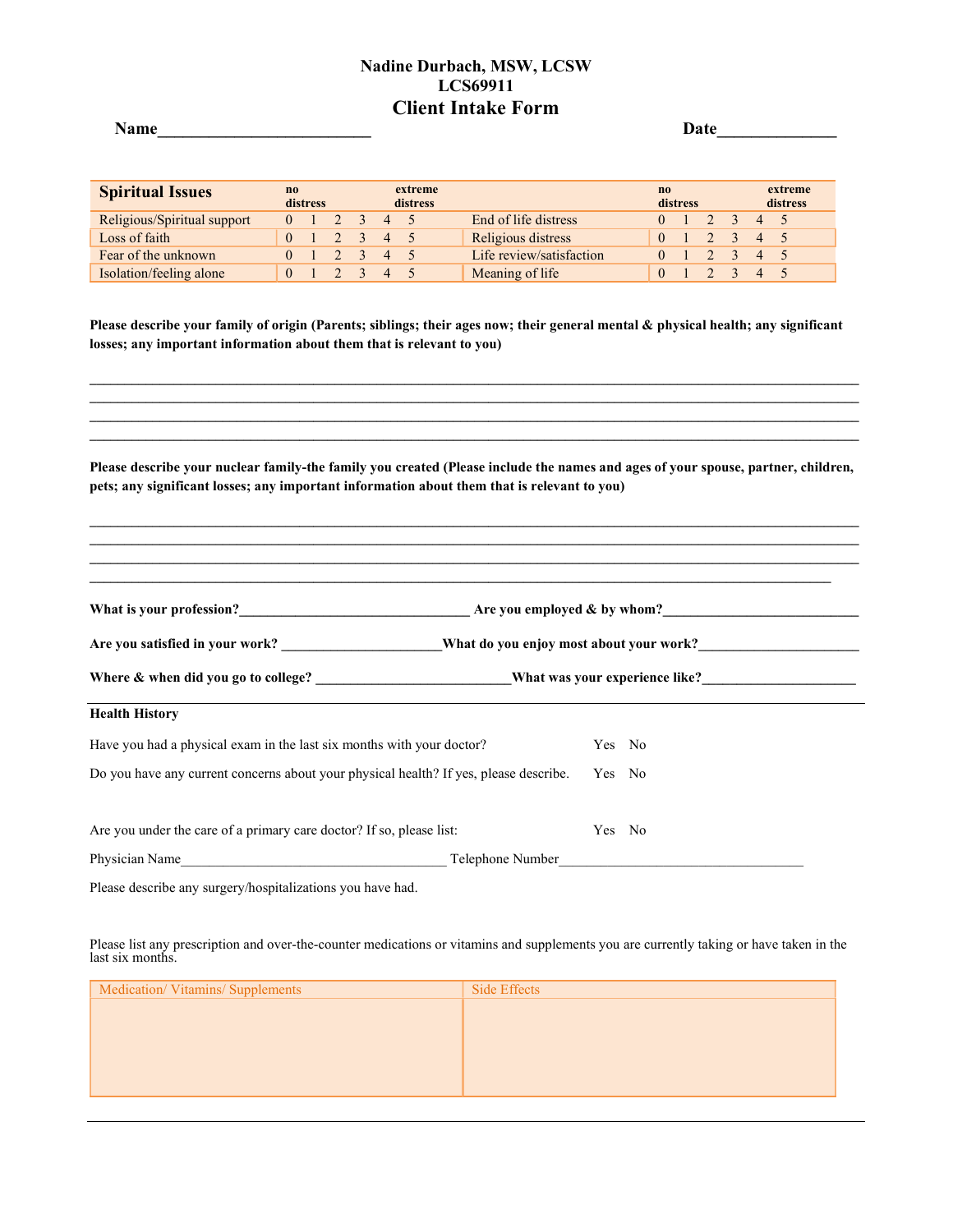| Name                                                        | <u> 1990 - Johann Barbara, martxa a</u>                                           |           |        | Date                                |
|-------------------------------------------------------------|-----------------------------------------------------------------------------------|-----------|--------|-------------------------------------|
| <b>Mental Health History</b>                                |                                                                                   |           |        |                                     |
| If yes, please answer the following:                        | Have you ever received psychiatric or psychological treatment of any kind before? |           | Yes No |                                     |
| When were you in treatment and for how long?                |                                                                                   |           |        |                                     |
| How old were you at the time of first episode/treatment?    |                                                                                   |           |        |                                     |
|                                                             | How many times have you been hospitalized for a psychological condition?          |           |        |                                     |
|                                                             | Who were your therapist and/or doctor during your past treatment?                 |           |        |                                     |
| Was medicine prescribed by your doctor, if yes what was it? |                                                                                   |           |        |                                     |
| Have you ever attempted suicide<br>If yes, please explain.  |                                                                                   |           | Yes No |                                     |
| Are you currently experiencing suicidal thoughts?           |                                                                                   |           |        |                                     |
| <b>Substance Use History</b>                                |                                                                                   |           |        |                                     |
| Have you ever abused drugs or alcohol?                      |                                                                                   |           | Yes No |                                     |
| If yes, please complete the following:                      |                                                                                   |           |        |                                     |
| <b>Substances</b>                                           | Amount                                                                            | Frequency |        | When? (First use, last use)         |
|                                                             | Have you received substance abuse treatment of any kind before:                   |           |        | Yes No Outpatient Inpatient 12-step |

Do you have a history of blackouts, seizures, or withdrawal symptoms: Yes No